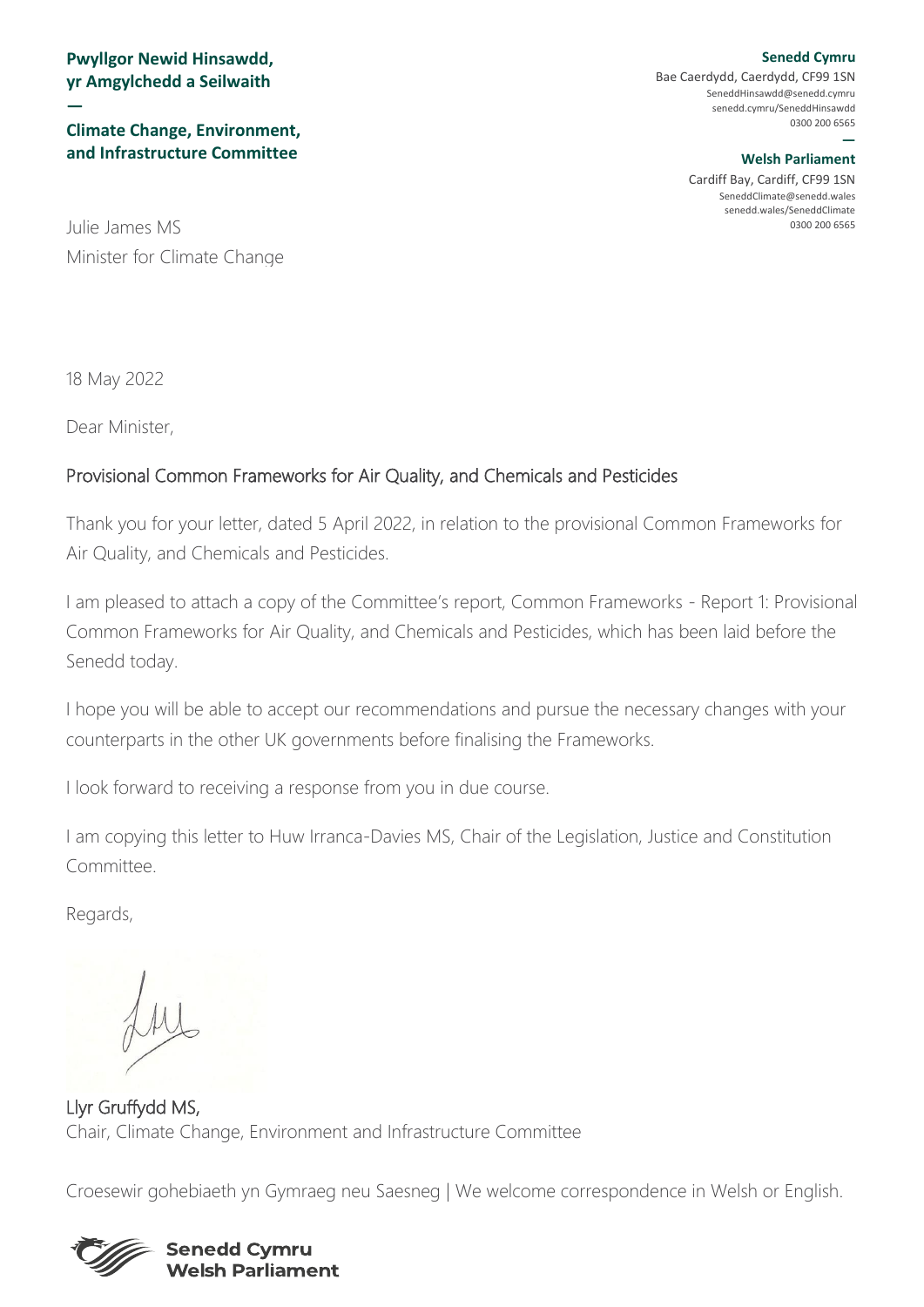# **Common Frameworks – Report 1**

Provisional Common Frameworks for Air Quality, and Chemicals and Pesticides

# 1. Background

**1.** Following the UK's decision to leave the European Union, the UK Government and the devolved governments in Wales, Scotland and Northern Ireland agreed to create common UK wide approaches - or 'Common Frameworks' (hereafter referred to as 'Frameworks') - in policy areas previously governed by EU law, but that are within the competence of the devolved governments or legislatures.

**2.** Once Frameworks have been provisionally approved by the UK and devolved governments, they are shared with relevant committees to enable scrutiny. Following scrutiny, Frameworks will be reviewed, updated, and receive final clearance by the UK and devolved governments.

**3.** Since the end of the transition period on 31 December 2020, most Frameworks have operated on an interim basis across the UK at official level.

#### **Our approach**

**4.** In January 2022, the Committee agreed its approach to scrutiny of Frameworks that fall within its remit. Based on initial analysis of the Framework summaries and on-going policy developments, the Committee chose to prioritise scrutiny of the following provisional Frameworks: Air Quality, Chemicals and Pesticides, Resources and Waste, and UK Emissions Trading System.

**5.** The Committee took evidence from the Minister for Climate Change ('the Minister') on the provisional Frameworks for [Air Quality,](https://www.gov.uk/government/publications/air-quality-provisional-common-framework) and for [Chemicals and Pesticides,](https://www.gov.uk/government/publications/chemicals-and-pesticides-provisional-framework) at its meeting on 17 [February 2022.](https://record.senedd.wales/Committee/12748) The Committee subsequently wrote to the Minister seeking further information

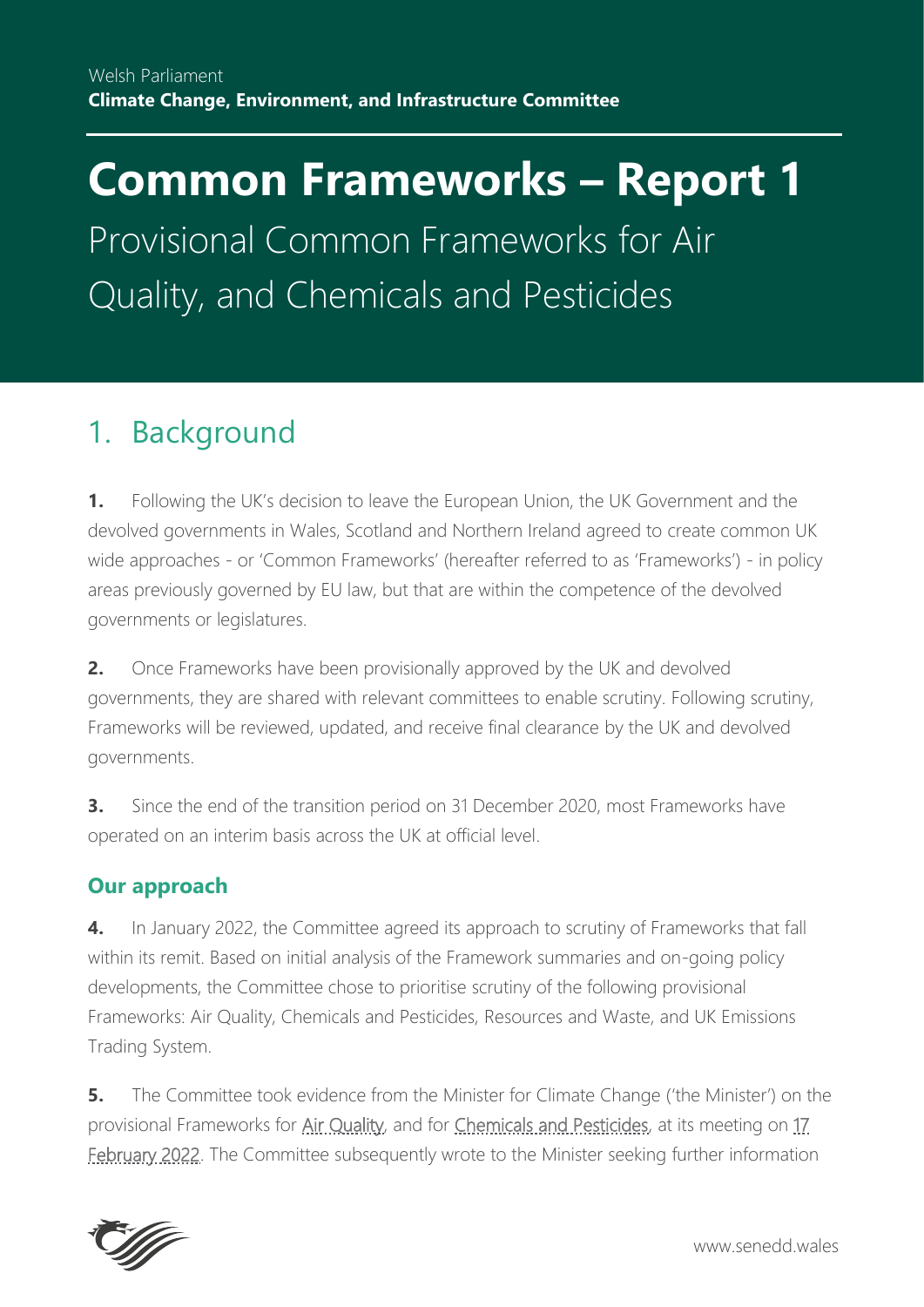and/or clarification on a number of issues. The exchange in correspondence can be found on [Senedd Cymru's website](https://senedd.wales/committee/741).

**6.** At the time of writing this report, the provisional Frameworks for Resources and Waste and for the UK Emissions Trading System have yet to be published.

## 2. Development of the Frameworks

**7.** The Committee was pleased to hear that the Minister's experience, and that of her officials, that the intergovernmental development of the Frameworks has been positive. In particular, we welcome the Minister's comments that the Frameworks "have been very useful in bringing together policy officials from across the four Governments in areas where there's previously been very little dialogue, and, in some cases, it's really improved intergovernmental relations". We hope this will continue throughout the ongoing operation of the Frameworks.

### **Stakeholder engagement**

**8.** In giving evidence, the Minister said the "Department for Environment, Food and Rural Affairs consulted a wide range of stakeholders from each nation on behalf of us all". She provided examples of stakeholders in Wales who had been consulted during the development of Frameworks.

**9.** When asked why a summary of responses had not been published to help improve transparency, the Minister said, "Responses provided to the stakeholder engagement exercises were on a confidential basis. Any release of this date [sic] would be subject to four-government agreement and obtaining consent of respondents". It is unclear why the decision was taken for these engagement exercises to be held on a confidential basis.

## **Drafting matters**

**10.** We acknowledge the Frameworks are intergovernmental agreements, which have been written with policy practitioners in mind, and are necessarily technical in places. As a result, they do not make for easy reading for the wider audience. In parts the Frameworks are difficult to follow and lack clarity. This does not help transparency or aid wider audience understanding of how future decisions on policy and law that may impact them will be made. We would like the Minister to make every effort to secure improvements in accessibility of the Frameworks before they are finalised.

**11.** We note that parts of the Air Quality Framework have not been updated to reflect UK-EU arrangements, agreed in December 2020. Reference is made to the risk of a no deal Brexit, to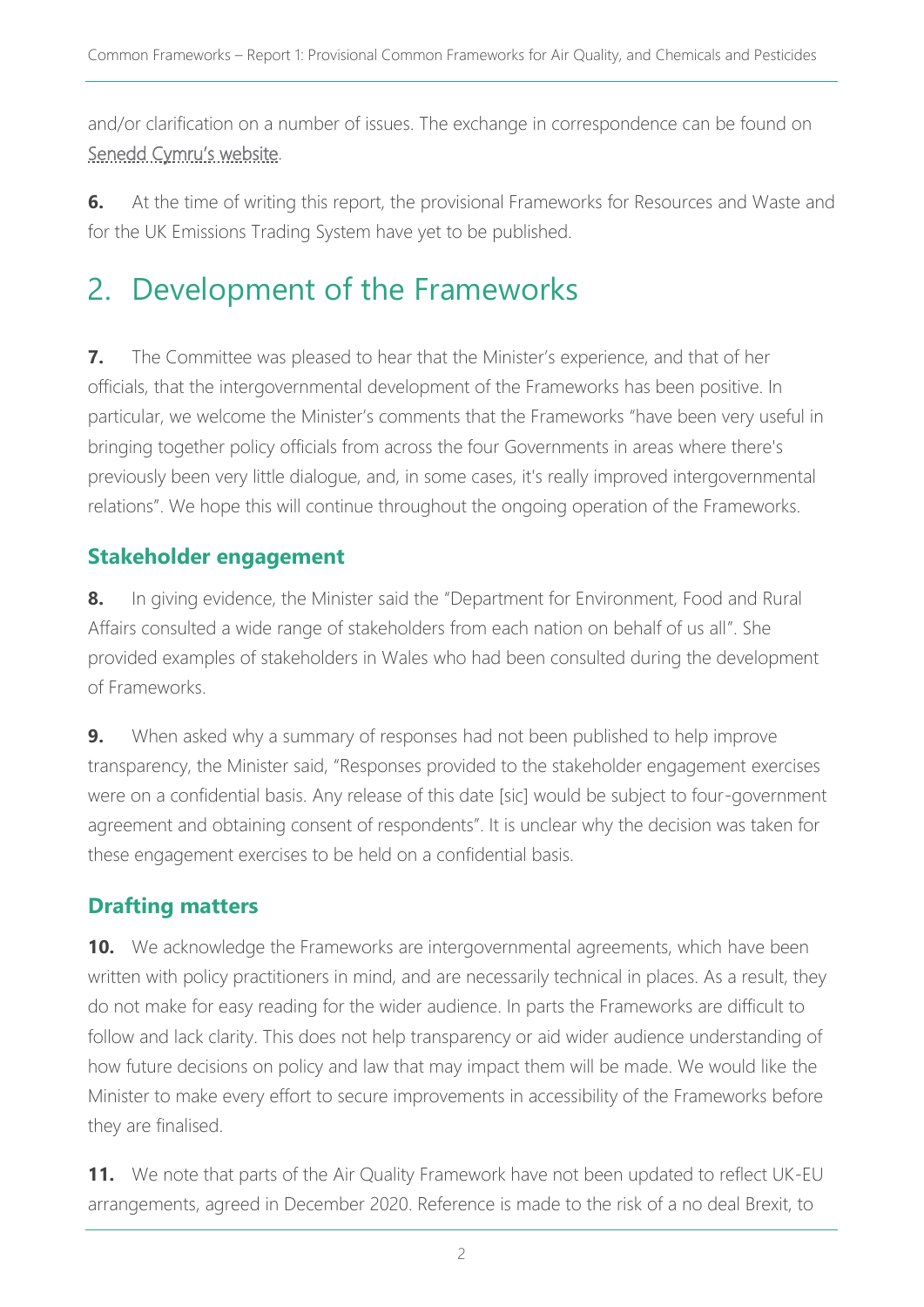updates being required to reflect future arrangements, if any are agreed, and to the end of the transition period as a future date. In addition, both Frameworks will need to be updated to reflect the outcome of the intergovernmental relations review. We trust the necessary updates will be made to the Frameworks before they are finalised.

**Recommendation 1.** The Welsh Government should explain the rationale for holding the stakeholder engagement exercises to inform the development of the Frameworks on a confidential basis. It should also explain to what extent this is common practice within the Welsh Government.

# 3. Impact of the Frameworks on future Welsh policy and laws

**12.** In giving evidence, the Minister asserted the Frameworks do not impact on the Welsh Government's plans or devolved competence. The Minister said they do not impinge upon the Welsh Government's ability to make separate policy or laws for Wales and that "divergence between the four nations will continue to be possible".

**13.** While that may be the case, the Frameworks form part of the UK's post-Brexit constitutional arrangements and provide for joint decision-making between the four governments. If disagreements arise, a dispute can be raised which, in practice, could limit the ways Welsh Government and Senedd can exercise powers to make laws for Wales, and how Welsh stakeholders can influence law making.

**14.** The Frameworks have also yet to be stress tested. It is not possible, at this stage, to determine the appetite for divergence in the future or the degree of divergence that will be acceptable to all four governments. Nor is it possible to determine how successful the Frameworks will be in managing divergence or resolving disagreements and disputes in a timely manner. We intend to keep a watching brief over these matters during the course of this Senedd, informed by the reports on the functioning of the Frameworks, which the Welsh Government has committed to (see paragraph 29).

#### **Scope of the frameworks**

**15.** The principles for common frameworks state that they should maintain, as a minimum, equivalent flexibility for tailoring policies to the specific needs of each territory as afforded by EU rules. In written correspondence, the Minister states that: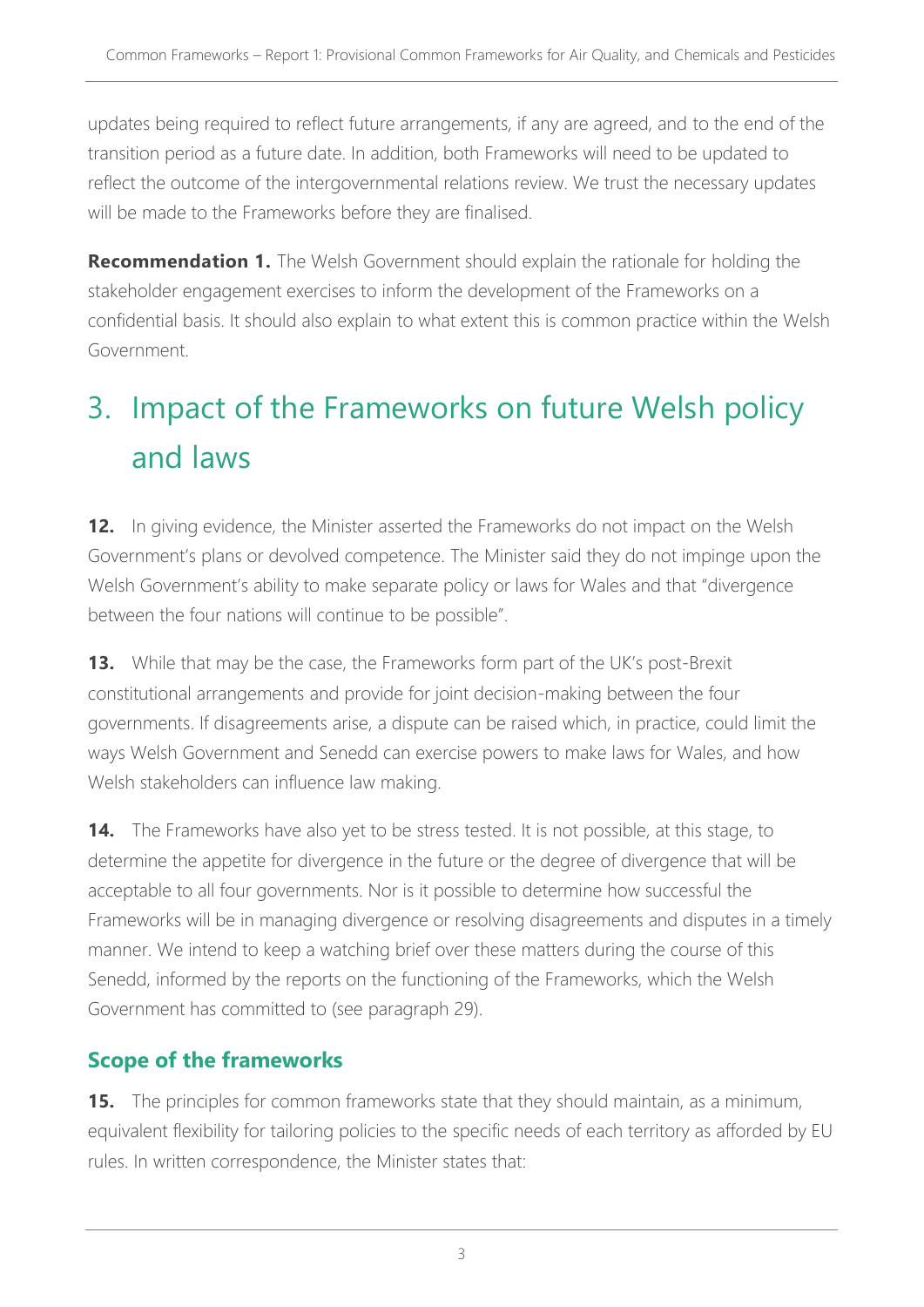*"domestic policies and law which do not change relevant retained EU law are not within scope of these Common Frameworks. If a policy development in Wales was thought to impact upon the other nations then it would, however, be discussed via the Framework and vice versa."*

**16.** However, the Frameworks do not make this clear.

### **Parliamentary developments**

**17.** In her letter, the Minister said where "decisions concern matters of mutual interest, such decisions will be made jointly while respecting the legislative and executive freedoms where they exist of each of the Governments." This refers to decisions made by governments, but ignores the fact that decisions are also made by parliaments, for example, by amending Bills. In the case of a Clean Air (Wales) Bill, for example, the Senedd might agree amendments that impact on "matters of mutual interest". It is unclear whether decisions by one parliament take precedence over intergovernmental decisions, or how the Frameworks address conflicting parliamentary decisions on "matters of mutual interest".

## **Clear Air (Wales) Bill**

**18.** During our scrutiny of the Minister, we sought clarification on whether and how the Air Quality Framework will impact on the Welsh Government's planned Clean Air (Wales) Bill ('the Bill'). The Minister explained the provision within the Bill which relates to air quality targets falls within the scope of the Framework. She added, "However, the power to set targets is within the executive competence of the Welsh Ministers and within legislative competence of the Senedd". The Minister provided assurance that the Framework "will not have a limiting impact on the content of the Clean Air Bill" and had no bearing on the timing of the introduction of the Bill.

**19.** In February 2022, the First Minister indicated his intention to introduce the Bill no later than summer 2023. We remain frustrated by the time taken to bring forward the Bill. We note the Welsh Government's summary of responses to its consultation on the White Paper on the Bill has yet to be made available.

**Recommendation 2.** The Welsh Government should explain how it will ensure the Senedd's ability to influence future Welsh policy and law will not be limited by intergovernmental decisions made under the Frameworks.

**Recommendation 3.** The Welsh Government should seek intergovernmental agreement to clarify the scope of the Frameworks. The Frameworks should more clearly set that only changes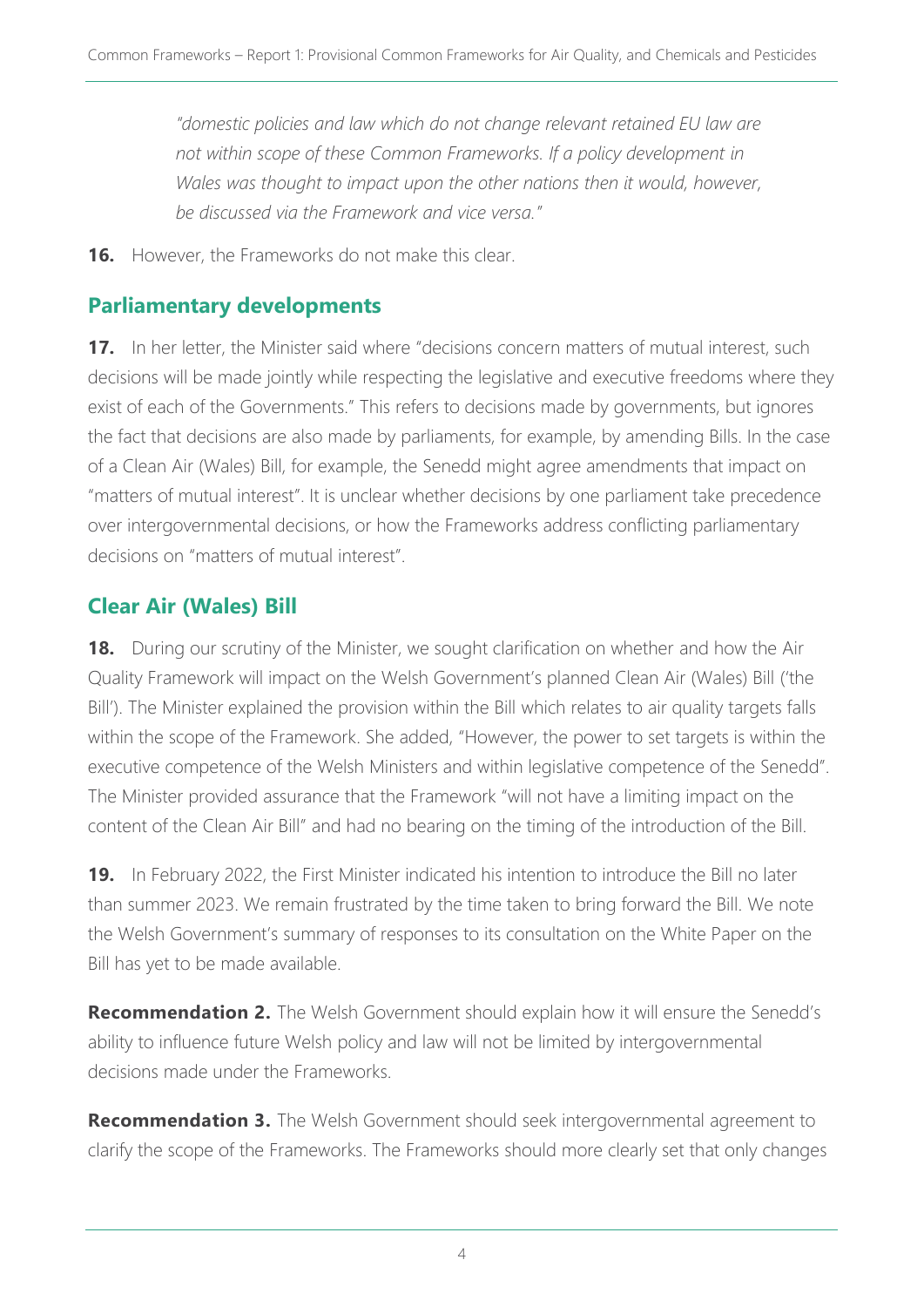to law and policy in areas where previously decided at EU level will be bound by requirements for joint decision making and the dispute resolution process.

**Recommendation 4.** The Welsh Government should explain the process to be used, and potential impact of a decision made by the Senedd which is incompatible with intergovernmental decisions made under the Frameworks. It should also explain how the Frameworks address conflicting parliamentary decisions on "matters of mutual interest".

**Recommendation 5.** The Welsh Government should confirm its intention to introduce the Clean Air (Wales) Bill no later than summer 2023. It should also commit to publishing the summary of responses to the White Paper on the Bill as soon as possible, and before the end of this summer term at the latest.

## 4. The ongoing functioning of the Frameworks

#### **Prospects for future divergence**

**20.** On 31 January 2022, the UK Government announced plans to make it easier to amend or remove retained EU law. This raises potential concerns regarding the Welsh Government's ambitions to maintain or exceed standards currently in place. The Committee welcomes the UK Government's commitment to take any such changes through the common frameworks process.

**21.** In giving evidence, the Minister advised that the UK Government's plans could not lead to a "bonfire of regulations" in Wales, Scotland and Northern Ireland, and that the Framework "would still hold" if that were to happen in England. While we welcome the Minister's assurances, we remain concerned of the potential impact of such actions on future Welsh policy and legislation, and the risk of intergovernmental disagreements as outlined by the Minister.

#### **Dispute resolution**

**22.** The Frameworks set out a process for resolving disagreements and disputes between the UK governments. Where disputes cannot be resolved at official level, they can be escalated until they reach Ministerial level. The Frameworks provide Ministerial disputes can be escalated to intergovernmental structures as a method of last resort.

**23.** In giving evidence, the Minister explained that she would expect a dispute to halt the activities of the government causing the dispute while the matter is resolved. In her letter, the Minister added that, "the dispute resolution mechanism can be utilised should a government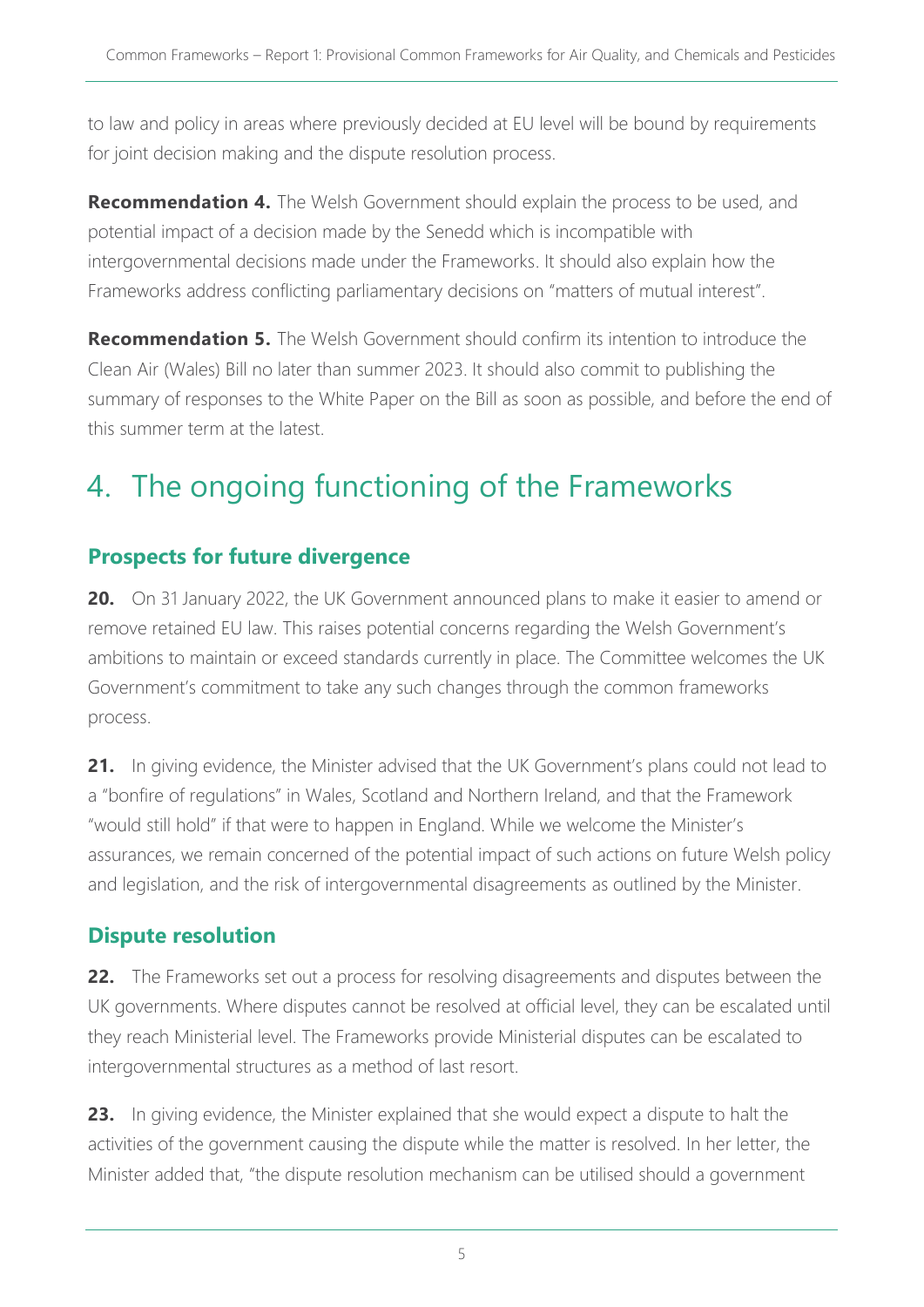consider another government's policy to be damaging e.g. not compliant with international standards or have significant deleterious impacts in other countries."

**24.** In certain circumstances, the Frameworks permit the governments to "agree to disagree" unless this leads to disruption, has a detrimental effect or negatively impacts the ability to meet Framework principles. Alternative views on this may also be escalated to the dispute resolution process.

**25.** We are concerned that the combined impact of this could potentially lead to delays to the introduction of Welsh policy and legislation in practice.

**26.** We welcome the Welsh Government's commitment to notify the Senedd of any disputes raised under the Framework. When asked to clarify at what stage and how the Welsh Government will inform the Committee/the Senedd of disputes, the Minister told us "the postfinalisation reporting mechanism being devised for the frameworks includes the reporting of any disputes raised under a framework". The exact arrangements for reporting disputes remain unclear.

**27.** As a minimum, we expect the Senedd to be notified of any disputes that are escalated to Ministerial level. Notification should be provided as soon as practicable following escalation. We also expect the Senedd to be notified of the outcome of any such disputes.

#### **Reporting to parliaments**

**28.** Since the start of the Common Framework programme, much emphasis has been placed on the key role of parliamentary scrutiny in the development of Frameworks. We believe parliamentary scrutiny of the ongoing functioning of the Frameworks is equally important. We are disappointed, therefore, that the Frameworks fail to take account of this. There is no reference to ongoing parliamentary engagement and no mechanism to support scrutiny of the Frameworks once they are fully operational.

**29.** Notwithstanding the above, we note the Welsh Government has committed to reporting annually to the Senedd on the ongoing functioning of the Frameworks. This is a welcome development. We also note that the four governments are considering how best to report on the operation of each framework, but we are not aware of any agreement being reached.

#### **Role of parliaments in reviewing the Frameworks**

**30.** Both Frameworks set out the process for reviewing and amending the Frameworks (referred to as the Review and Amendment Mechanism, or 'RAM'). They provide for a regular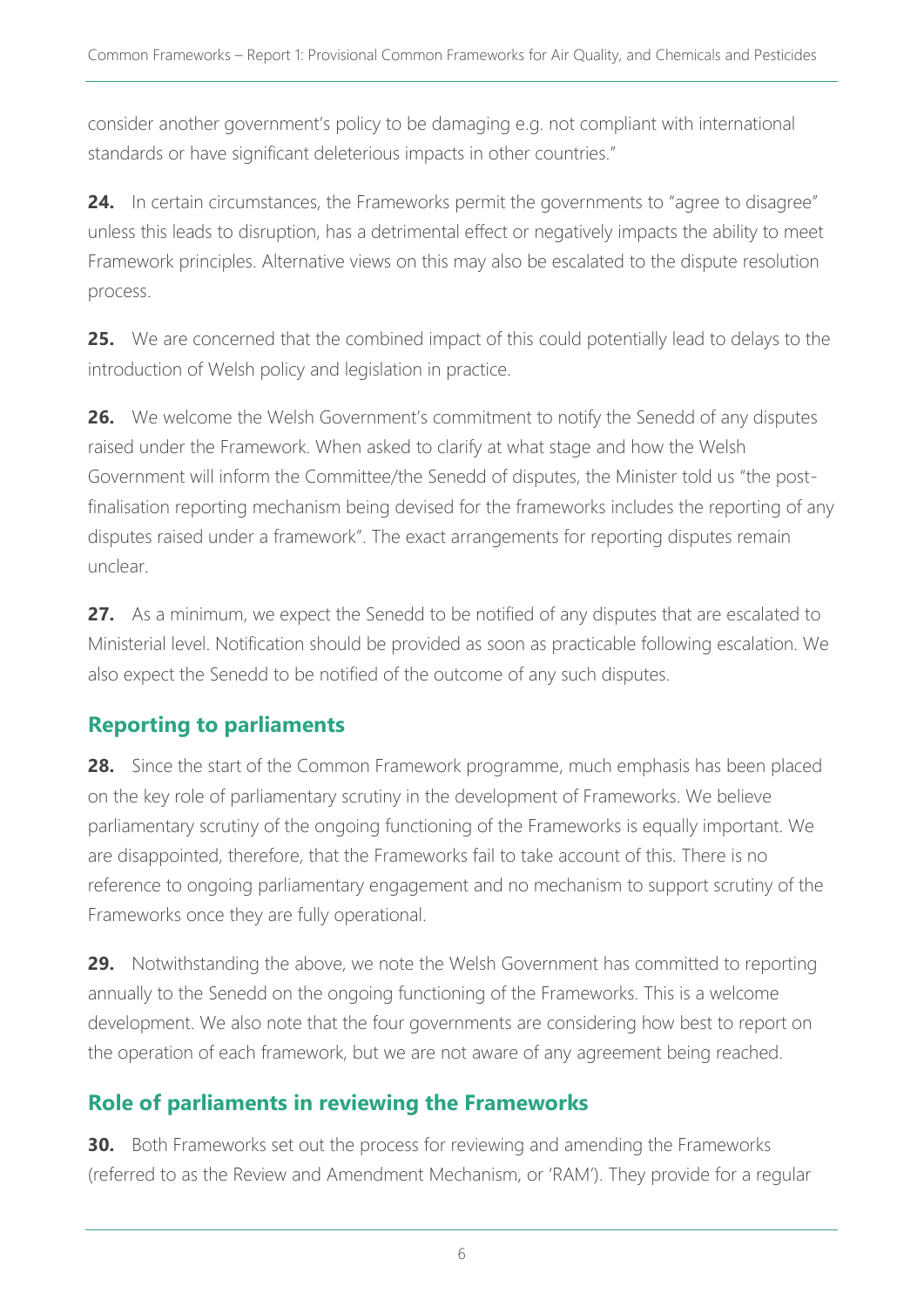review every 3 years, or sooner if a 'significant issue' arises. There is no reference to the role of parliaments in the review process.

**31.** The Minister's evidence, and that of the Counsel General to the Legislation, Constitution and Justice Committee, suggests the Welsh Government is willing to provide an active role for the Senedd in reviewing the Frameworks. We note the Welsh Government has committed to notify the Senedd of the review points and to consider recommendations made by the Senedd before the review process concludes. We welcome this. We are not aware of similar commitments being given by the other UK governments to their respective legislatures.

**Recommendation 6.** The Welsh Government should commit to ensuring that annual reports on the ongoing functioning of the Frameworks include, as a minimum:

- any changes or proposed changes in policy or law made within the policy area covered by the Framework;
- **■** an assessment of whether divergence has taken place and of any impacts on the policy area covered by the Framework;
- an assessment of whether the Frameworks have imposed constraints, including practical constraints, on the exercise of devolved competence within the policy area covered by the Framework;
- an assessment of on-going compliance with international obligations, including between the UK and EU; and
- an assessment of the impact of the UK Internal Market Act 2020 on Welsh legislation in the Framework areas.

**Recommendation 7.** The Welsh Government should provide further explanation of the circumstances under which a policy may be considered "damaging".

**Recommendation 8.** The Welsh Government should seek intergovernmental agreement to formally notify UK parliaments of any disputes that are escalated to Ministerial level, and of the outcomes of those disputes. The Frameworks should be amended to reflect this. In the case of the Senedd, notifications should be provided via Written Statements.

**Recommendation 9.** The Welsh Government should confirm it will lay annual reports on the ongoing functioning of the Frameworks before the Senedd.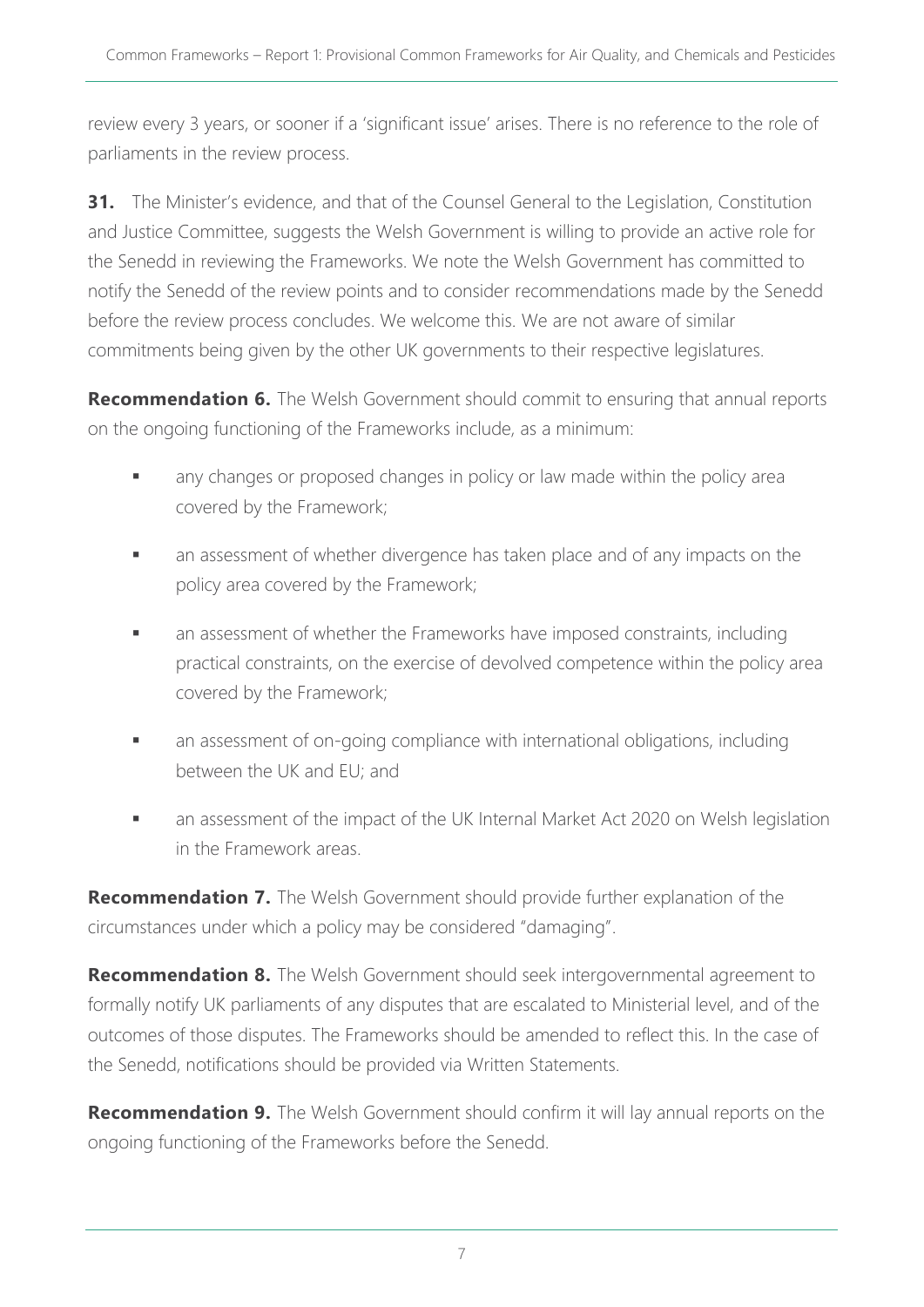**Recommendation 10.** The Welsh Government should seek intergovernmental agreement on a clearly defined role for UK parliaments in reviewing the Frameworks. This should include commitments to:

- **•** notify parliaments of the review points;
- **EXECTE:** seek the views of parliaments on any proposed changes to the Frameworks;
- **•** consider recommendations of parliaments before the review process concludes; and
- report back to parliaments on the outcome of reviews.

The Frameworks should be amended to reflect these commitments.

# 5. Ongoing stakeholder communication and engagement

**32.** The Frameworks include limited reference to ongoing communication and engagement with external stakeholders. Both Frameworks commit the UK governments "to deliver timely and consistent messages to stakeholders by utilising current methods of stakeholder engagement". However, they provide no indication of when and how stakeholders will feed into the decision making processes set out in the Framework.

**33.** In evidence to the Committee, the Minister told us "stakeholders will continue to be consulted on developments in policy in the usual way". Nonetheless, we are concerned there is a risk that the Frameworks may make it more difficult for stakeholders to positively influence the development of policy and law in areas covered by these Frameworks. We seek assurance from the Minister in relation to this.

**34.** The Minster's letter said that "Much of the returned feedback from stakeholders on the Chemicals and Pesticides provisional Framework in the initial round of engagement was policy specific rather than framework related." It would be useful to know whether and how that feedback will inform future Welsh Government policy.

**35.** Given our concerns outlined above, we believe it is important that stakeholders are able to feed into the review process for the Frameworks. We welcome the Welsh Government's commitment to notify stakeholders of the review points and of any recommendations made by the Senedd during the review process. However, there remains a lack of clarity on whether the

8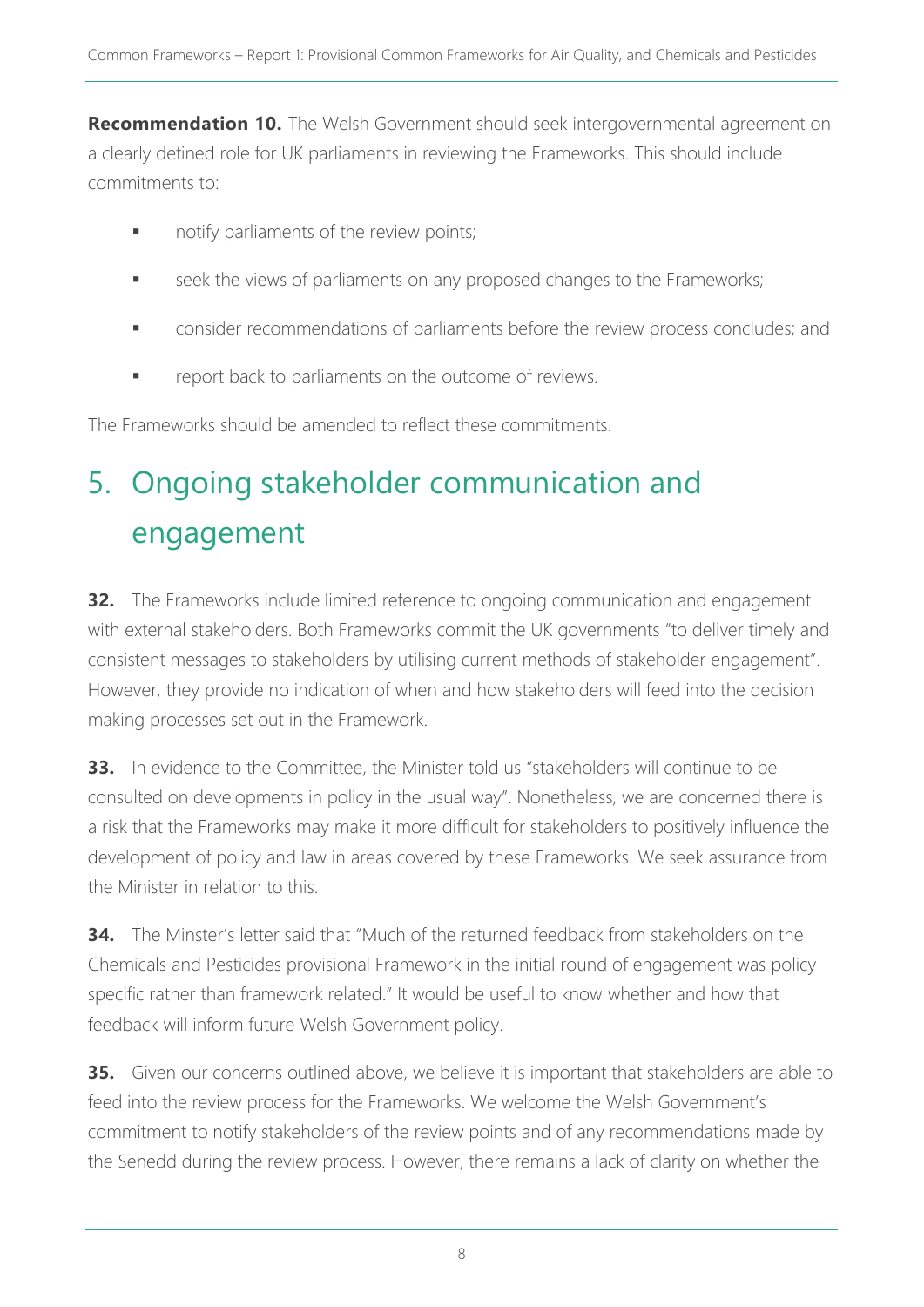Welsh Government intends to undertake meaningful consultation with stakeholders as part of the review process to enable them to inform the outcome of reviews.

**Recommendation 11.** The Welsh Government should further explain when and how stakeholders will feed into the decision making process set out in the Frameworks. It should also explain how it will ensure that the Frameworks do not limit the role of stakeholders in the development of policy and law in areas covered by those Frameworks.

**Recommendation 12.** The Welsh Government should explain whether and how the feedback on matters relating to chemicals and pesticides policy received from stakeholders during the development of the Framework will be used to inform future Welsh Government policy in this area.

**Recommendation 13.** The Welsh Government should seek intergovernmental agreement to meaningful consultation with stakeholders as part of the review process. It should also seek agreement for a summary of responses to all consultation to be made publicly available in order to enhance transparency. The Frameworks should be amended to reflect this.

## 6. Regulatory standards: chemicals and pesticides

**36.** In commenting on whether the Welsh Government intends to keep pace with EU standards on chemicals, the Minister said, "[its] aim is for UK REACH to come to provide as high a level of protection for human health and the environment in Wales as EU REACH did when we were a member state, as quickly as possible." She added the Welsh Government is "determined that UK REACH should meet its core aim", but "it will take time to make the legislation we inherited fully fit for purpose in a GB context".

**37.** The European Commission is in the process of revising EU REACH as part of its *Chemicals* [Strategy for Sustainability](https://ec.europa.eu/environment/strategy/chemicals-strategy_en) and has recently published a [Restrictions Roadmap,](https://ec.europa.eu/docsroom/documents/49734) which sets out planned restrictions. When asked whether the Welsh Government plans to follow suit, the Minister said "We are working with the other administrations under the Common Framework to prioritise improvements to UK REACH, focusing on areas most in need of attention in a GB context following EU Exit".

**Recommendation 14.** The Welsh Government should set out:

the risk associated with having UK REACH legislation that is not yet "fully fit for purpose in a GB context" and